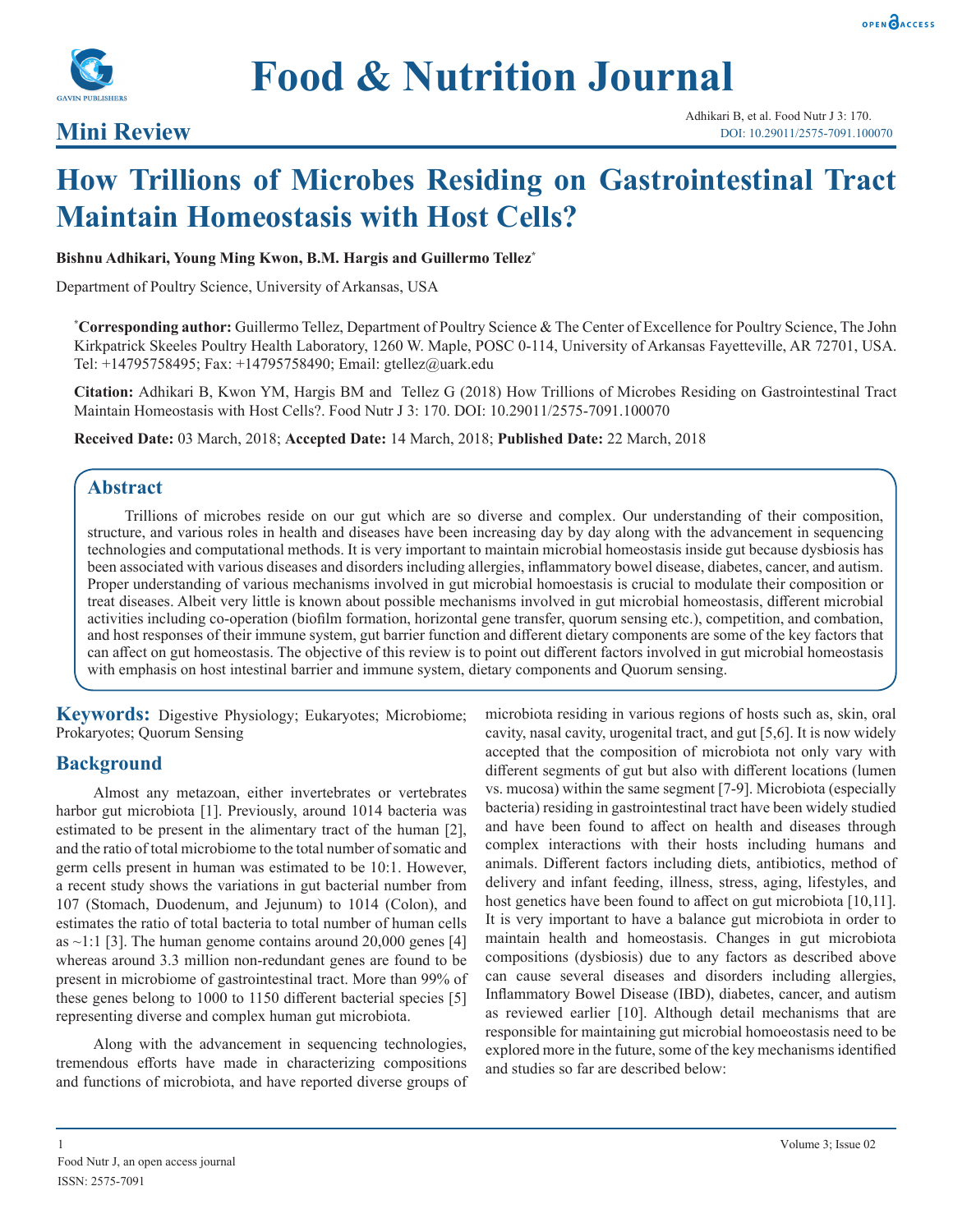#### **Intestinal Barrier and Host Immune System for Maintaining Homoeostasis**

Various activities are required for maintaining homoeostasis of bacteria in gut. Intestinal immune system and gut barrier function of the host play an important role in microbiota composition and stability. Dietary antigens, toxic compounds, or pathogenic organisms which are in continuous contact with epithelial cells trigger host immune system causing inflammation as a protective response [12,13]. Although inflammation is a protective response to infection or tissue injury, long-term or chronic inflammation can results serious outcomes like IBD [14]. Thus, the host immune system has to be adapted in such a way that it can tolerant commensal bacteria, but recognize and destroy pathogenic or opportunistic commensal organisms. Such type of immune tolerance can be achieved directly through Microbe-Associated Molecular Pattern (MAMP) or polysaccharide A (PSA) signaling [15].

The host's intestinal epithelial cells provide different barriers to pathogenic bacteria including production of mucus from goblet cells, secretion of antimicrobial peptides from Paneth cells, IgA from plasma cells, forming intercellular tight junction complexes, and recognition of MAMP [15,16]. Beside these, certain products from symbionts can prevent colonization of pathogenic or opportunistic commensal bacteria. For example, a single microbial molecule (PSA) synthesized by Bacteroides fragilis was found to protect from colitis induced by *Helicobacter hepaticus* through suppression of pro-inflammatory interleukin-17 and promotion of interleukin-10-producing CD4+ T cells [17]. Similarly, commensal bacteria can invade into epithelial cells of host to activate innate and adaptive immune system which can eliminate pathogens [16]. Moreover, commensal bacteria promote lipopolysaccharides (LPS) detoxification through the activation of epithelial intestinal alkaline phosphatase (IAP) expression and also involve in gutassociated lymphoid tissue (GALT) development and secondary bile acids formation [15].

#### **Role of Different Dietary Components for Maintaining Homoestasis**

Various dietary components including carbohydrates, protein, and fat serve as sources of microbial metabolism and affect greatly on structure, composition, and diversities of microbiota which have been reviewed elsewhere [18,19]. Among different sources of carbohydrates that are utilized by gut microbe for fermentation, dietary fiber is the most common source of fuel for human microbes [20]. Dietary fibers are complex carbohydrates of plant origin that cannot be digested by host itself and need certain enzymes synthesized by gut bacteria for digestion [21]. Western diets are lower in dietary fibers as compared to traditional diets and these differences have significant impact on microbiota composition and diversity. Changes in microbiota composition, reduced microbial diversity and lower production of Short Chain Fatty Acids (SCFA)

have been reported in individuals having Western diet compared to traditional diet [22-24]. Recently, those carbohydrates that can be metabolically utilized by gut microbes has been termed as "microbiota-accessible carbohydrates" (MACs) which affect on microbial composition, their functions and metabolic activities [20]. A recent study reported progressive loss of microbial diversity in mice fed with low dietary MACs which were recoverable with in the same generation by supplementating higher MACs, however, were irrecoverable in second, third, and fourth generation though supplied with higher MACs [25]. In addition, MAC deprived diet can have detrimental impact on gut microbiota homeostasis that can provoke the development of different inflammatory diseases including allergies, infections, and autoimmune diseases as reviewed earlier [26].

Short Chain Fatty Acids (SCFA) such as, acetate, propionate, and butyrate that are produced through fermentation of carbohydrates by enteric microbiota play an important role in maintaining homoestasis of gut microbiota. SCFA play a vital role in various activities including induction of IgA, secretion of mucous, and promotion of intestinal barrier, beside immune tolerance to commensal bacteria through indirectly regulation of B and T cells [15].

#### **Interactions Between Microbes and their Roles in Maintaining Microbial Homoestasis**

Complex microbial interactions through their communication systems which help to communicate between themselves or with hosts help them to maintain their niches and host homoestasis. Microbial interactions can be either mutualistic or antagonistic and thus either they co-operate each other through horizontal gene transfer, biofilm formation, and quorum sensing or compete for nutrients and combat with other species or pathogens through expression of bacteriocins, microcins, and colicins [15].

#### **Interkingdom Communication: Communication Between Microbes and Hosts**

Communication/signaling between bacteria and hosts is known as interkingdom communication. Communication between bacteria was first described in two marine bioluminescent bacteria, Vibrio fischeri and Vibrio harveyi as an autoinduction [27,28] which was later termed as Quorum Sensing (QS) [29]. Quorum sensing is a process of cell to cell communication between bacteria which enables them to gather information regarding changes in population density and alter genes expression accordingly. The process of QS involves production, detection and response to extra-cellular signaling molecules known as Auto Inducers (AIs). Increase concentration of AIs as a result of increase population density help bacteria to monitor changes in their cell numbers and response collectively by altering genes expression globally. Previously, QS was believed to occur only among bacteria, but later on, several studies reported the existence of cross communication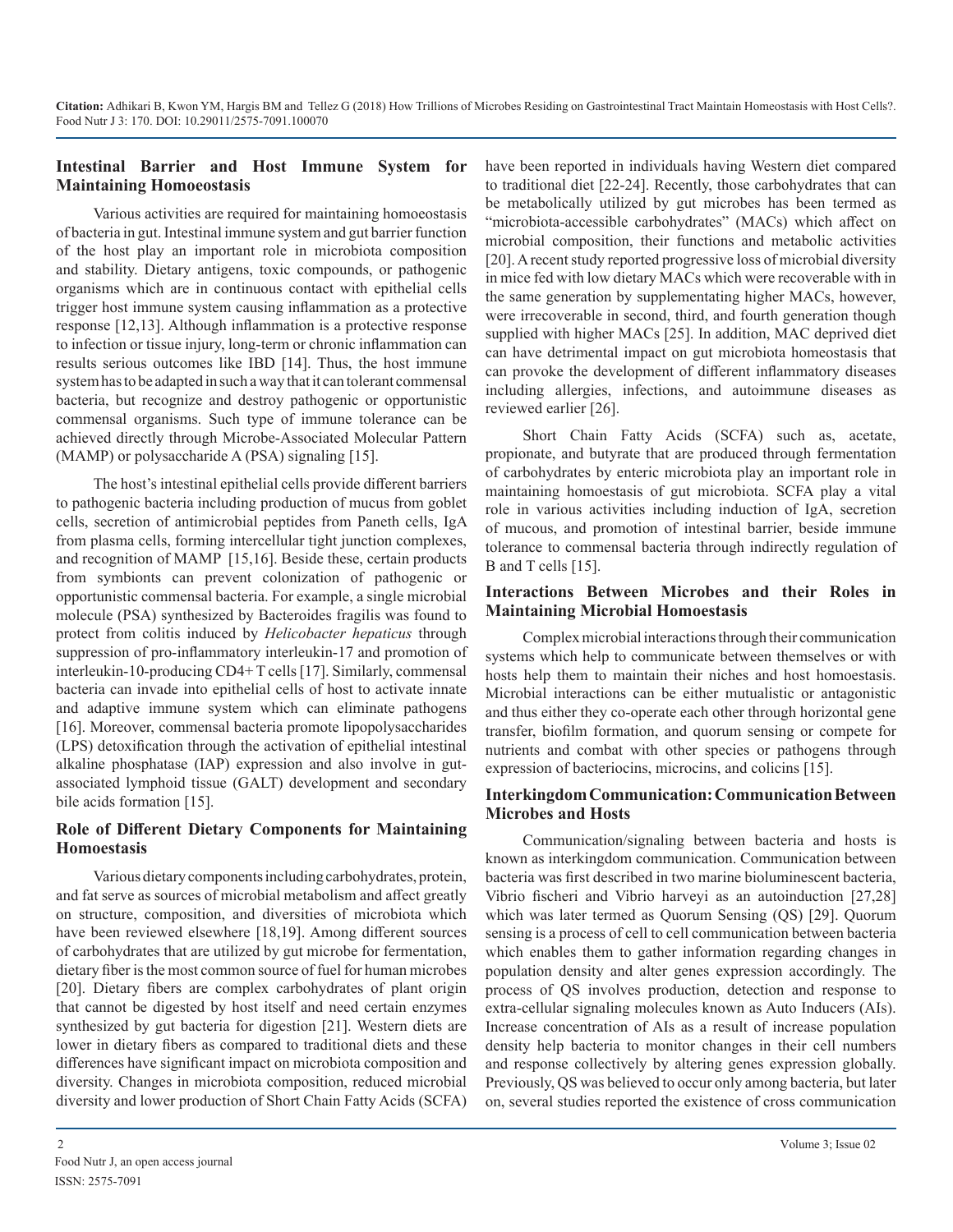between bacterial and host signaling system [30,31].

#### **QS in Gram-positive and Gram-negative Bacteria**

It is now established fact that both Gram-positive and Gramnegative bacteria use QS. There exist differences not only in AIs they detect, but also in the mechanism how they response to different AIs. In Gram-positive bacteria, secreted peptides serve as signaling molecule. Peptides which are synthesized inside bacterial cells undergo some modifications through processing and cyclization during the process of secretion fascinated with specialized transporters [32-36]. Once secreted peptides reach to a threshold concretion, they are detected at the bacterial surface by the sensor protein which enable bacterial cells to modulate gene expression at a population level [37]. Specifically, when concentration of secreted peptides reach high in response to high population density, they bind to membrane-bound histidine kinase receptor that activates its kinase activity leading to autophosphorylation and phosphorylation of cytoplasmic response regulator. The phosphorylated cytoplasmic response regulator leads to the activation of genes expression in the QS regulon. In addition to this, secreted peptides can be directly transported back to the cytoplasm of the cell where they can alter gene expression by interacting with the transcription factors [38]. In sum, QS in Gram-positive bacteria occur by using secreted peptides through two component system, that consists of membrane-bound histidine kinase receptor and a transcription regulating cognate cytoplasmic response regulator.

Gram negative bacteria typically use acyl-homoserine lactones (AHLs) as an autoinducer in QS [39]. In addition to this, they can use other signaling molecules like AI-2 and CAI-1 whose production is mainly dependent on S-adenosylmethionine (SAM) as a substrate [40]. LuxI/LuxR regulatory system of V. fischeri is a typical example of QS in Gram negative bacteria [41]. LuxI catalyzes synthesize of AHLs and LuxR which is a cytoplasmic receptor regulates transcriptional factor after binding with AHLs. Thus, in Gram negative bacteria QS regulatory system, AIs receptors are cytoplasmic receptors whereas membrane bounds in case of Gram positive bacteria. Similarly, the AIs in case of Gram negative bacteria can freely diffuse in and out of the cell whereas they need to be transported in Gram positive bacteria.

#### **Communication Between Bacteria and Hosts**

Communication between bacteria and hosts involves hormones produced by host and hormones like chemicals i.e autoinducers (AIs) produced by bacteria [42]. The hormones produced by hosts can be divided into three broad categories: protein or peptides, steroid, and amines. Among them, protein or peptides serve as major hormones which are secreted as prohormones and transported out of the cell after processing. Protein or peptides hormones such as, Epidermal Growth Factor (EGF), insulin,

glucagon etc. and amine hormones such as, catecholamines, adrenaline, noradrenaline (NA), dopamine etc. are some of the important hosts' hormones involved in interkingdom signaling [43].

Presence of specific bacterial receptors of those hormones produced by mammalian cells is crucial factor for communication between them. QS is affected by different mammalian hormones and the ways of sensing by bacteria to modulate their activities. As described earlier [43], adrenaline and nor adrenaline (A and NA) secreted by mammalian cells are sensed by bacterial membrane bound histidine kinases (QseC and QseE). In addition, QseC and QseE sense bacterial AI-3 signaling and sources of suphates (SO4) and phosphates (PO4), respectively. These signaling phosphorylate KdpE, QseB, and/or QseF that leads to activate the expression of T3SS, motility, and Shiga toxin. Dynorphin which is an important neuropeptide involved in the stress signal [44] has found to enter into bacterial cells and sensed by MvfR/PqsR receptor leading to increase in virulence of bacteria through quorum sensing, though direct or indirect sensing of dynorphin by MvfR/PqsR needs to be explored. Lipid hormones such as, estrone, estradiol, and estriol can enter into bacterial cells and affect on LuxR-type regulators that inhibits quorum sensing, albeit it is not clear whether LuxR-type regulators are the receptors of those hormones or not. Although receptors for natriuretic peptides are not known, they are found to promote virulence, biofilm formation, and lipopolysaccharides (LPS) modifications in bacteria.

Apart from those host's hormones and bacterial receptors as described above, there are several examples where host's hormones are sensed by bacteria for manifestation of certain phenotypes. Gastrin, which is a peptide hormone secreted by stomach cells stimulates secretion of gastric acid and has been associated with increase in the growth of *H. pylori*. In addition, *H. pylori* infection has been found to associate with increase in gastrin secretion suggesting the interkingdom communication [43]. Other examples includes sensing of EGFs, opoid hormones etc.

Besides hormones, different nutrients such as, ethanolamine (EA) and sugars have also been reported to involve in QS. In addition, bacteria can sense different components of immune system such as, cytokines, apolipoprotein B (ApoB), Nox2, and antimicrobial peptides, modulating the host immune responses [43]. Possibility of interkingdom communication between Nef protein of HIV-1 virus and the host through exosomes has been recently reviewed, which extends the existence of QS other than in bacteria [45]. Likewise, QS can occur not only with mammalian hosts but also with nonmammalian hosts including fish, insects, and plants as reviewed earlier [43]. Furthermore, recent studies have demonstrated the possibilities of host microRNA-microbiota communication and emphasized needs of exploring more in the future regarding the involvement of microRNAs in QS [46,47].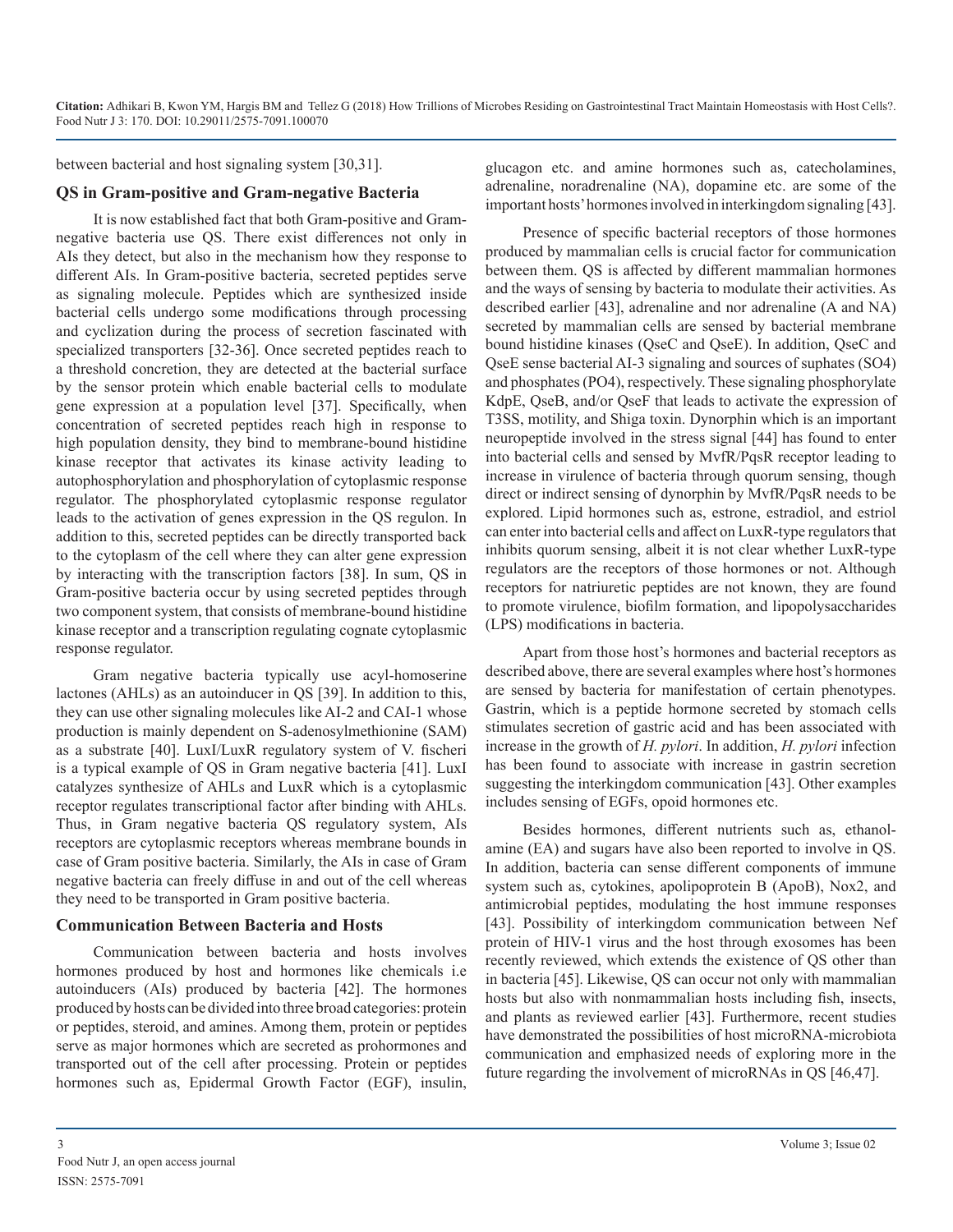**Citation:** Adhikari B, Kwon YM, Hargis BM and Tellez G (2018) How Trillions of Microbes Residing on Gastrointestinal Tract Maintain Homeostasis with Host Cells?. Food Nutr J 3: 170. DOI: 10.29011/2575-7091.100070

#### **Summary**

Although there is still debate regarding whether microbiota start colonization before or after birth of individuals [48], it has been widely accepted that methods of delivery affect on infants microbiota. Microbiota of infants are less diverse and are not stable initially which changes along with their growth. Once grown up, adult has a common core microbiota [49] which may change due to various factors including diets, medication, stress, genetics etc. as described above. Gut microbial homoestasis is very important for maintaining health of individuals which can be achieved by maintaining balance between pro- and inflammatory cytokines [50]. Although very little is known about how homoestasis is created by trillion of bacteria cells with host cells, different microbial activities including co-operation (biofilm formation, horizontal gene transfer, quorum sensing etc.), competition, and combation, and host responses of their immune system, gut barrier function and different dietary components are some of the key elements responsible for maintaining homoestasis in the gut. Communication between bacteria/virus and hosts (mammalian or nonmammalian) can occur through involvement of hormones and other different signaling molecules as described above. Such communications are expected to be common in different microbes including pathogens, and are involved in health and diseases of hosts through different activities such as, altering the virulence and modulating the host immune responses. Further explorations of various mechanisms involved in communication between microbes and host epithelial cells that stimulate production of different chemical substances including antimicrobial peptides, defensins etc. is needed for better understanding of gut microbial homoestasis.

#### **Conflict of Interest**

Authors declare no conflict of interest exist.

#### **References**

- 1. [Lee W, Hase K \(2014\) Gut microbiota-generated metabolites in anima](https://www.ncbi.nlm.nih.gov/pubmed/24838170)l health and disease. Nature Chemical Biology, 10: 416-424.
- 2. [Luckey TD \(1972\) Introduction to intestinal microecology.](https://www.ncbi.nlm.nih.gov/pubmed/4639749) The American Journal of Clinical Nutrition 25: 1292-1294.
- 3. [Sender R, Fuchs S, Milo R \(2016\) Revised estimates for the number o](http://journals.plos.org/plosbiology/article?id=10.1371/journal.pbio.1002533)f human and bacteria cells in the body. PLoS Biol 14: e1002533.
- 4. [Turnbaugh PJ, Ley RE, Hamady M, Fraser-Liggett CM, Knight R, Gor](https://www.ncbi.nlm.nih.gov/pubmed/17943116)don JI (2007) The human microbiome project. Nature 449: 804-810.
- 5. [Qin J, Li R, Raes J, Arumugam M, Burgdorf KS, et al. \(2010\) A human](https://www.nature.com/articles/nature08821)  gut microbial gene catalogue established by metagenomic sequencing. Nature [464: 59-65.](https://www.nature.com/articles/nature08821)
- 6. [Huttenhower C, Gevers D, Knight R, Abubucker S, Badger J H, et al.](https://www.nature.com/articles/nature11234)  (2012) Structure, function and diversity of the healthy human microbiome. Nature [486: 207-214.](https://www.nature.com/articles/nature11234)
- 7. [Gong J, Forster RJ, Yu H, Chambers JR, Sabour PM, et al. \(2002\) Di-](https://www.ncbi.nlm.nih.gov/pubmed/11934485)

versity and phylogenetic analysis of bacteria in the mucosa of chicke[n](https://www.ncbi.nlm.nih.gov/pubmed/11934485)  [ceca and comparison with bacteria in the cecal lumen.](https://www.ncbi.nlm.nih.gov/pubmed/11934485) FEMS Microbi[ology Letters](https://www.ncbi.nlm.nih.gov/pubmed/11934485) 208: 1-7.

- 8. [Looft T, Allen HK, Cantarel BL, Levine UY, Bayles DO, et al. \(2014\)](https://www.ncbi.nlm.nih.gov/pubmed/24522263)  Bacteria, phages and pigs: The effects of in-feed antibiotics on the mi[crobiome at different gut locations.](https://www.ncbi.nlm.nih.gov/pubmed/24522263) The ISME Journal 8: 1566-1576.
- 9. [Adhikari B, Kwon YM \(2017\) Characterization of the culturable sub](https://www.ncbi.nlm.nih.gov/pubmed/28798730)populations of lactobacillus in the chicken intestinal tract as a resourc[e](https://www.ncbi.nlm.nih.gov/pubmed/28798730)  [for probiotic development.](https://www.ncbi.nlm.nih.gov/pubmed/28798730) Frontiers in Microbiology 8: 1389.
- 10. [Zhang Y, Li S, Gan R, Zhou T, Xu D, et al. \(2015\) Impacts of gut bacte](https://www.ncbi.nlm.nih.gov/pubmed/25849657)ria on human health and diseases. International Journal of Molecular Sciences [16: 7493-7519.](https://www.ncbi.nlm.nih.gov/pubmed/25849657)
- 11. [Wen L, Duffy A \(2017\) Factors influencing the gut microbiota, inflam](https://www.ncbi.nlm.nih.gov/pubmed/28615382)mation, and type 2 diabetes. The Journal of Nutrition 147: 1468-1475[.](https://www.ncbi.nlm.nih.gov/pubmed/28615382)
- 12. [Cario E \(2008\) Innate immune signalling at intestinal mucosal surfac](https://www.ncbi.nlm.nih.gov/pubmed/19122523)es: a fine line between host protection and destruction. Current Opin[ion in Gastroenterology 24: 725-732.](https://www.ncbi.nlm.nih.gov/pubmed/19122523)
- 13. [Sansonetti PJ \(2008\) Host-bacteria homeostasis in the healthy and](https://www.ncbi.nlm.nih.gov/pubmed/18622156)  inflamed gut. Current Opinion in Gastroenterology 24: 435-439.
- 14. [Feng T, Elson CO \(2011\) Adaptive immunity in the host–microbiota](https://www.ncbi.nlm.nih.gov/pubmed/20944557)  dialog. Mucosal Immunology 4: 15.
- 15. [Ohland CL, Jobin C \(2015\) Microbial activities and intestinal homeo](https://www.ncbi.nlm.nih.gov/pubmed/25729763)stasis: A delicate balance between health and disease. Cellular an[d](https://www.ncbi.nlm.nih.gov/pubmed/25729763)  [Molecular Gastroenterology and Hepatology](https://www.ncbi.nlm.nih.gov/pubmed/25729763) 1: 28-40.
- 16. [Hooper LV, Macpherson AJ \(2010\) Immune adaptations that maintain](https://www.ncbi.nlm.nih.gov/pubmed/20182457)  homeostasis with the intestinal microbiota. Nature Reviews Immunology [10: 159.](https://www.ncbi.nlm.nih.gov/pubmed/20182457)
- 17. [Mazmanian SK, Round JL, Kasper DL \(2008\) A microbial symbiosis](https://www.nature.com/articles/nature07008)  factor prevents intestinal inflammatory disease. Nature 453: 620-625.
- 18. [Albenberg LG, Wu GD \(2014\) Diet and the intestinal microbiome: As](https://www.ncbi.nlm.nih.gov/pubmed/24503132)sociations, functions, and implications for health and disease. Gastroenterology [146: 1564-1572.](https://www.ncbi.nlm.nih.gov/pubmed/24503132)
- 19. [Hamaker BR, Tuncil YE \(2014\) A perspective on the complexity of](https://www.ncbi.nlm.nih.gov/pubmed/25088686)  dietary fiber structures and their potential effect on the gut microbiota. [Journal of Molecular Biology](https://www.ncbi.nlm.nih.gov/pubmed/25088686) 426: 3838-3850.
- 20. [Sonnenburg ED, Sonnenburg JL \(2014\) Starving our microbial self:](https://www.ncbi.nlm.nih.gov/pubmed/25156449)  [The deleterious consequences of a diet deficient in microbiota-acces](https://www.ncbi.nlm.nih.gov/pubmed/24838170)[sible carbohydrates.](https://www.ncbi.nlm.nih.gov/pubmed/25156449) Cell Metabolism 20: 779-786.
- 21. [El Kaoutari A, Armougom F, Gordon JI, Raoult D, Henrissat B \(2013\)](https://www.ncbi.nlm.nih.gov/pubmed/23748339) The abundance and variety of carbohydrate-active enzymes in the hu[man gut microbiota. Nature Reviews Microbiology](https://www.ncbi.nlm.nih.gov/pubmed/23748339) 11: 497-504.
- 22. [De Filippo C, Cavalieri D, Di Paola M, Ramazzotti M, Poullet JB, et al.](https://www.ncbi.nlm.nih.gov/pubmed/20679230) (2010) Impact of diet in shaping gut microbiota revealed by a compara[tive study in children from europe and rural africa.](https://www.ncbi.nlm.nih.gov/pubmed/20679230) Proceedings of the [National Academy of Sciences of the United States of America](https://www.ncbi.nlm.nih.gov/pubmed/20679230) 107: [14691-14696.](https://www.ncbi.nlm.nih.gov/pubmed/20679230)
- 23. [Yatsunenko T, Rey FE, Manary MJ, Trehan I, Dominguez-Bello MG,](https://www.nature.com/articles/nature11053) et al. (2012) Human gut microbiome viewed across age and geography. Nature [486: 222-227.](https://www.nature.com/articles/nature11053)
- 24. [Schnorr SL, Candela M, Rampelli S, Centanni M, Consolandi C, et al.](https://www.nature.com/articles/ncomms4654) (2014) Gut microbiome of the hadza hunter-gatherers. Nature Com[munications](https://www.nature.com/articles/ncomms4654) 5: 3654.